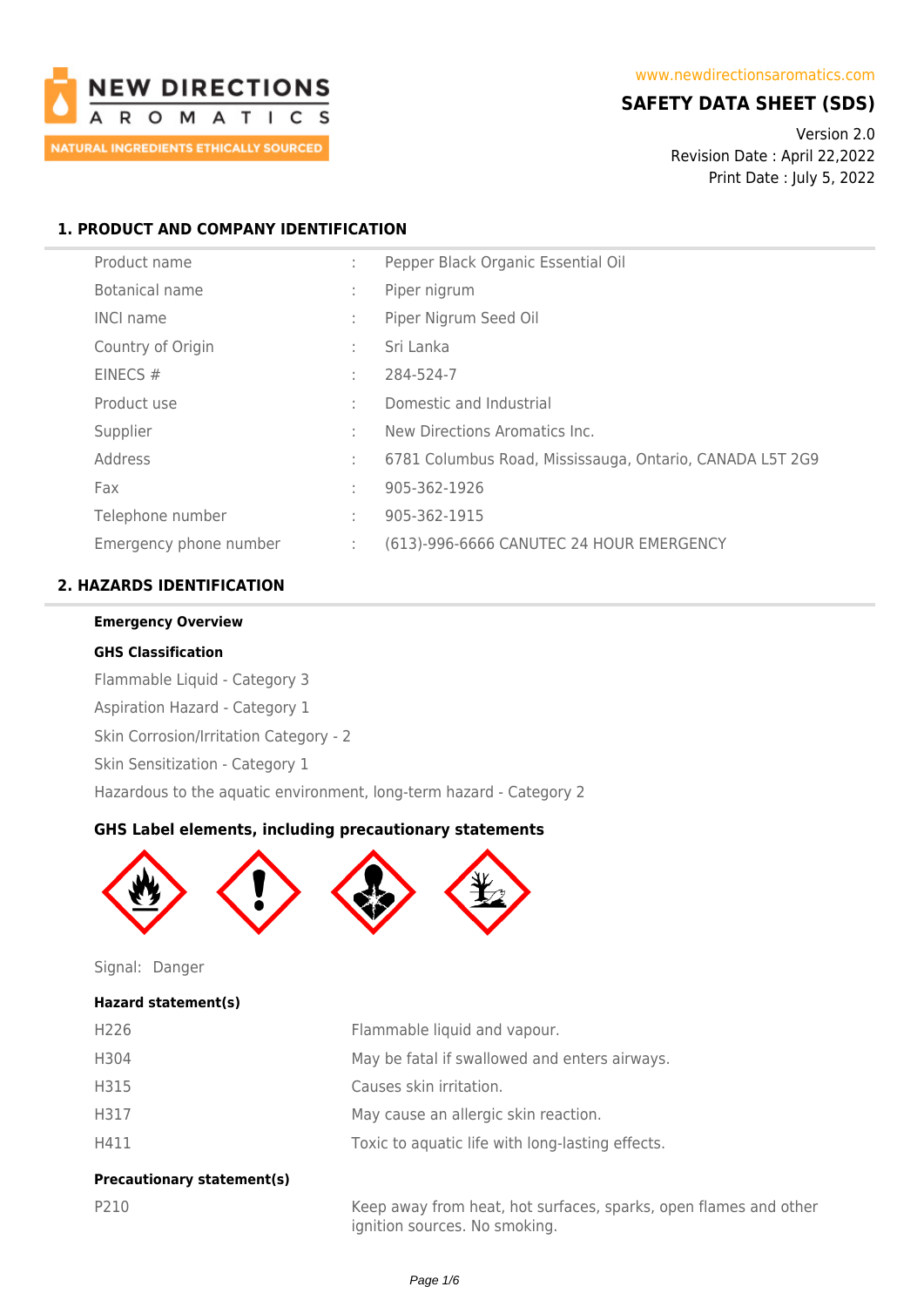| P233           | Keep container tightly closed.                                                                                                      |
|----------------|-------------------------------------------------------------------------------------------------------------------------------------|
| P240           | Ground/bond container and receiving equipment.                                                                                      |
| P241           | Use explosion-proof electrical/ventilating/lighting/equipment.                                                                      |
| P242           | Use only non-sparking tools.                                                                                                        |
| P243           | Take precautionary measures against static discharge.                                                                               |
| P261           | Avoid breathing dust/fumes/gas/mist/vapours/spray.                                                                                  |
| P264           | Wash skin thoroughly after handling.                                                                                                |
| P272           | Contaminated work clothing should not be allowed out of the workplace.                                                              |
| P273           | Avoid release to the environment.                                                                                                   |
| P280           | Wear protective gloves/protective clothing/eye protection/face protection.                                                          |
| P301+P310      | IF SWALLOWED: Immediately call a POISON CENTER/doctor.                                                                              |
| P302+P352      | IF ON SKIN: Wash with plenty of water.                                                                                              |
| P303+P361+P353 | IF ON SKIN (or hair): Take off immediately all contaminated clothing.<br>Rinse skin with water/ shower.                             |
| P305+P351+P338 | IF IN EYES: Rinse cautiously with water for several minutes. Remove<br>contact lenses if present and easy to do - continue rinsing. |
| P312           | Call a POISON CENTER/ doctor/if you feel unwell.                                                                                    |
| P321           | Specific treatment (see section 4 on this label).                                                                                   |
| P331           | Do NOT induce vomiting.                                                                                                             |
| P332+P313      | If skin irritation occurs: Get medical advice/attention.                                                                            |
| P333+P313      | If skin irritation or a rash occurs: Get medical advice/attention.                                                                  |
| P362           | Take off contaminated clothing.                                                                                                     |
| P363           | Wash contaminated clothing before reuse.                                                                                            |
| P370+P378      | In case of fire: Use appropriate fire extinguisher to extinguish.                                                                   |
| P391           | Collect spillage.                                                                                                                   |
| P403+P235      | Store in a well ventilated place. Keep cool.                                                                                        |
| P405           | Store locked up.                                                                                                                    |
| P501           | Dispose of contents/container according to local regulations.                                                                       |

## **3. COMPOSITION / INFORMATION INGREDIENTS**

| <b>Product Name</b> | <b>CAS NO</b>            | <b>EC NO</b> | <b>Concentration</b> |
|---------------------|--------------------------|--------------|----------------------|
| $\alpha$ -Pinene    | $\overline{\phantom{a}}$ | $\,$         | $8 - 20%$            |
| beta-Pinene         | $\,$                     | $\,$         | $10 - 15%$           |
| Sabinene            | $\,$                     | $\,$         | $5 - 15%$            |
| alpha-Phellandrene  | $\,$                     | $\,$         | $1.0 - 10 \%$        |
| Limonene            | $\,$                     | $\,$         | 10 - 20 %            |
| beta-Caryophyllene  | $\,$                     | $\,$         | $10 - 25%$           |
|                     |                          |              |                      |

# **4. FIRST AID MEASURES**

# **Eye contact**

Contact with eyes can produce burning sensation. Immediately flush eyes with plenty of cool water for at least 15 minutes. Get medical attention if irritation occurs.

### **Skin contact**

Skin contact can produce irritation or itching of the skin. Remove contaminated clothing. Wash area with soap and water. If irritation occurs, get medical attention.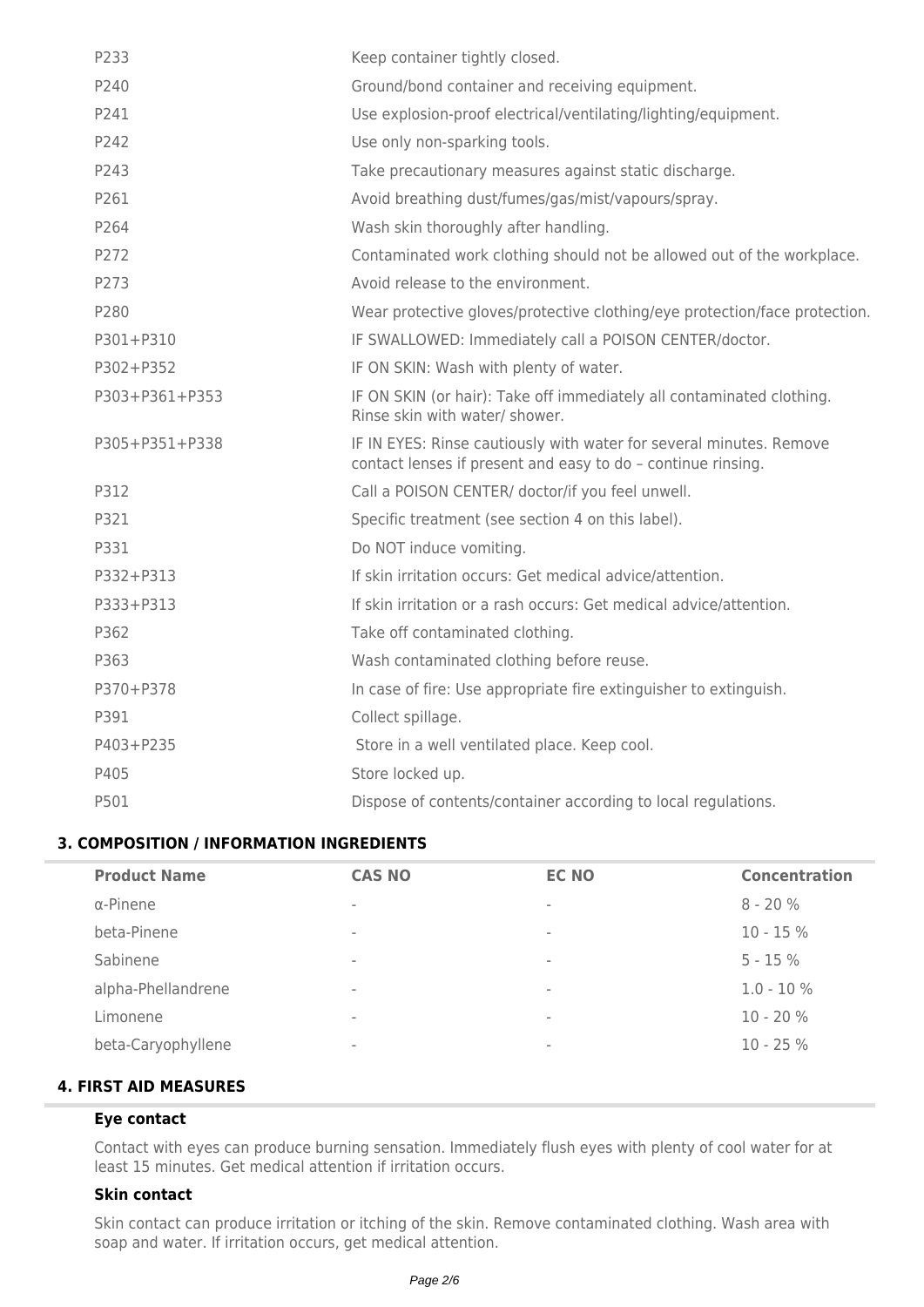## **Inhalation**

Remove to fresh air. Give oxygen if breathing is labored and seek medical advice. Avoid casual breathing. Signs of overexposure are dizziness and nausea.

#### **Ingestion**

Rinse mouth; dilute with milk or water and consult a physician immediately. Do not induce vomiting. Never give anything by mouth if victim is unconscious, is rapidly-losing or convulsing.

### **5. FIRE FIGHTING MEASURES**

#### **Suitable extinguishing media**

Foam. Dry Powder. Carbon dioxide.

#### **Unsuitable extinguishing media**

Water spray, water jet.

#### **Special protective equipment and precautions for fire-fighters**

Wear proper protective equipment. Exercise caution when fighting any chemical fire. Use water spray or fog for cooling exposed containers.

#### **Special hazards arising from the substance or its combustible products**

Hazardous decomposition products may be formed at extreme heat or if burned.

#### **Resulting gases**

Carbon oxides.

# **6. ACCIDENTAL RELEASE MEASURES**

### **Personal precautions, protective equipment and emergency procedures.**

Equip clean crew with proper protection. Respiratory protection equipment may be necessary.

#### **Environmental precautions**

Prevent entry to sewers and public waters. Notify authorities if product enters sewers or public waters.

#### **Methods and materials for containment and cleaning up**

Clean up any spills as soon as possible, using an absorbent material to collect it. Use suitable disposal containers.

### **7. HANDLING AND STORAGE**

#### **Precautions for safe handling**

No direct lighting. No smoking. Ensure prompt removal from eyes, skin and clothing. Wash hands and other exposed areas with mild soap and water before eating, drinking or smoking and when leaving work. Handle in accordance with good industrial hygiene and safety procedures.

#### **Conditions for safe storage, including any incompatibilities**

Provide local exhaust or general room ventilation to minimize dust and/or vapour concentrations. Keep container closed when not in use.

#### **8. EXPOSURE CONTROLS AND PERSONAL PROTECTION**

#### **Eyes**

Use tightly sealed goggles.

#### **Skin**

If skin contact or contamination of clothing is likely, protective clothing should be worn. Use protective gloves.

#### **Respiratory**

In case of insufficient ventilation, wear suitable respiratory equipment.

#### **Ingestion**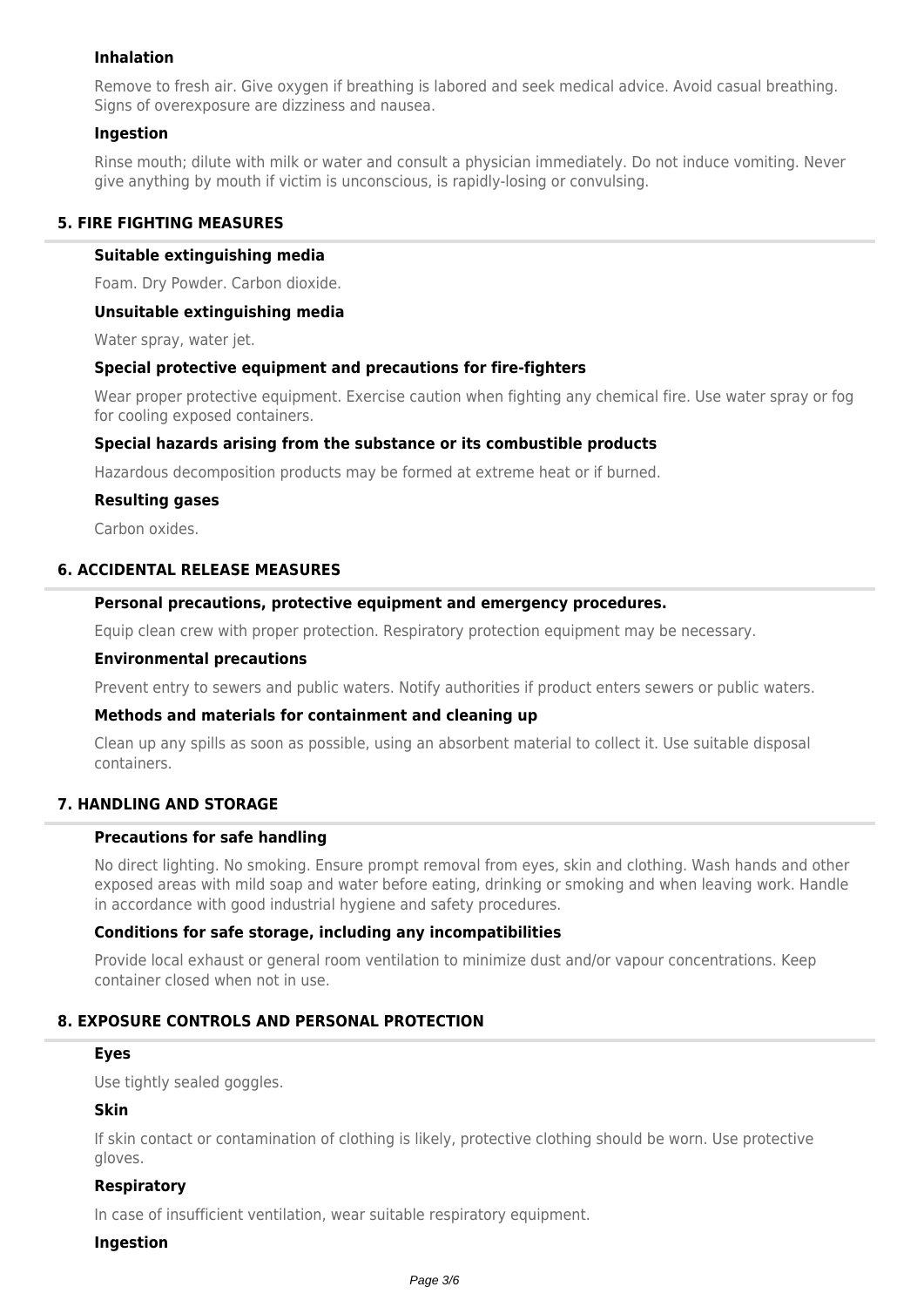Not for ingestion.

# **9. PHYSICAL AND CHEMICAL PROPERTIES**

| Appearance       | ÷ | Colorless to very pale bluish green liquid.      |
|------------------|---|--------------------------------------------------|
| Odor             | ÷ | Characteristic black pepper odor.                |
| Flash point      | ÷ | $50^{\circ}$ C                                   |
| Relative density | ÷ | 0.8600 to 0.970 @ 30 °C                          |
| Solubility (ies) | ÷ | Soluble in alcohol and oils. Insoluble in water. |
| Refractive index | ÷ | 1.4740 to 1.4900 @ 27 °C                         |
| Optical rotation | ÷ | $-15^{\circ}$ to $-4^{\circ}$ @ 25 °C            |

# **10. STABILITY AND REACTIVITY**

## **Reactivity**

This material presents no significant reactivity hazard.

# **Chemical stability**

Chemically stable.

## **Possibility of hazardous reactions**

Hazardous polymerization will not occur.

#### **Conditions to avoid**

Avoid sparks, flame and other heat sources.

#### **Incompatible materials**

Strong oxidizing agents.

### **Hazardous decomposition products**

Carbon monoxide, unidentified organic compounds may be formed during combustion.

# **11. TOXICOLOGICAL INFORMATION**

### **Carcinogenicity**

None of the components of this material are listed as a carcinogen.

#### **Chronic toxicity**

May cause allergic reactions on skin.

#### **Inhalation**

Inhalation of high concentrations of vapor may result in irritation of eyes, nose and throat, headache, nausea, and dizziness.

#### **Skin contact**

Adverse skin effects should be prevented by normal care and personal hygiene.

#### **Eye contact**

Possible irritation should be prevented by wearing safety glasses.

# **12. ECOLOGICAL INFORMATION**

#### **Ecotoxicity**

Avoid any pollution of ground, surface or underground water.

#### **Persistence and degradability**

Not available.

#### **Bio - accumulative potential**

Not available.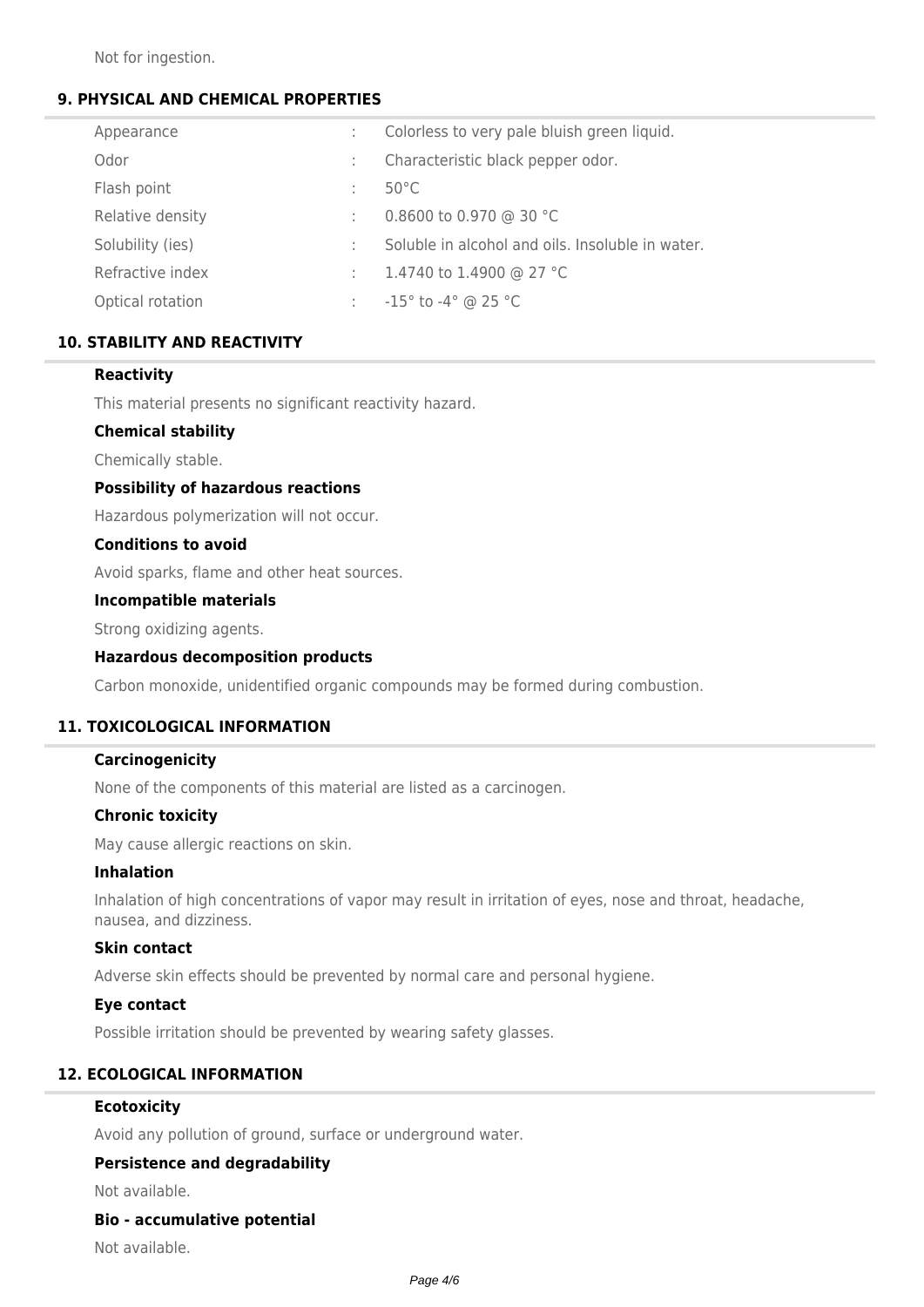## **Mobility in soil**

Not available.

# **Other adverse effects**

Not available.

# **13. DISPOSAL CONSIDERATION**

Dispose of product in accordance with local, state or provincial and federal regulations. Check with local municipal authority to ensure compliance.

# **14. TRANSPORT INFORMATION**

### **UN Number**

1993

## **UN proper shipping name**

Flammable liquid, n.o.s. (Pepper nigrum oil)

### **Transport hazard class**

3

# **Packing group**

III

# **US DOT Shipping Description (Land)**

1993

## **Proper shipping name**

Flammable liquid, n.o.s. (Pepper nigrum oil)

# **Class**

3

# **Packaging group**

III

# **IMO-IMDG Shipping Description (Sea)**

1993

# **Proper shipping name**

Flammable liquid, n.o.s. (Pepper nigrum oil)

## **Class**

3

# **Packaging group**

III

# **IATA Shipping Description (Air)**

1993

# **Proper shipping name**

Flammable liquid, n.o.s. (Pepper nigrum oil)

# **Class**

3

# **Packaging group**

III

# **15. REGULATORY INFORMATION**